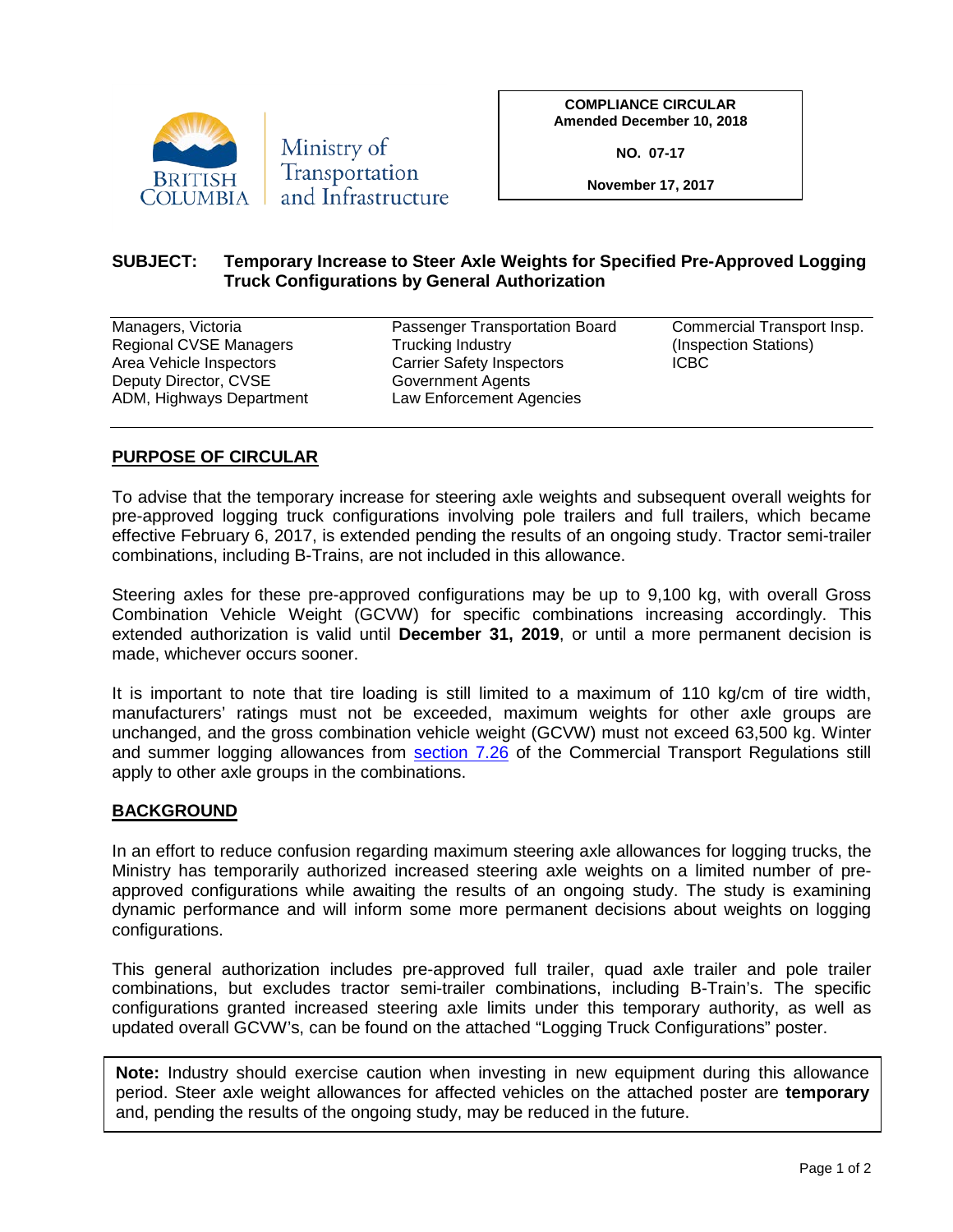This allowance is authorized pursuant to the general authority granted to the Director of Commercial Vehicle Safety under section 7.02(1) of the Commercial Transport Regulations.

Questions about the authorizations may be directed to the Commercial Transport Program, at [commercial.transport@gov.bc.ca,](mailto:commercial.transport@gov.bc.ca) or Jan Lansing, Manager Commercial Transport, at [jan.lansing@gov.bc.ca.](mailto:jan.lansing@gov.bc.ca)

Ma Nayer

Steve Haywood Director, Commercial Vehicle Safety and Enforcement Branch Ministry of Transportation and Infrastructure

Attachment: 4291 – CVSE Truck Poster Temp02.pdf